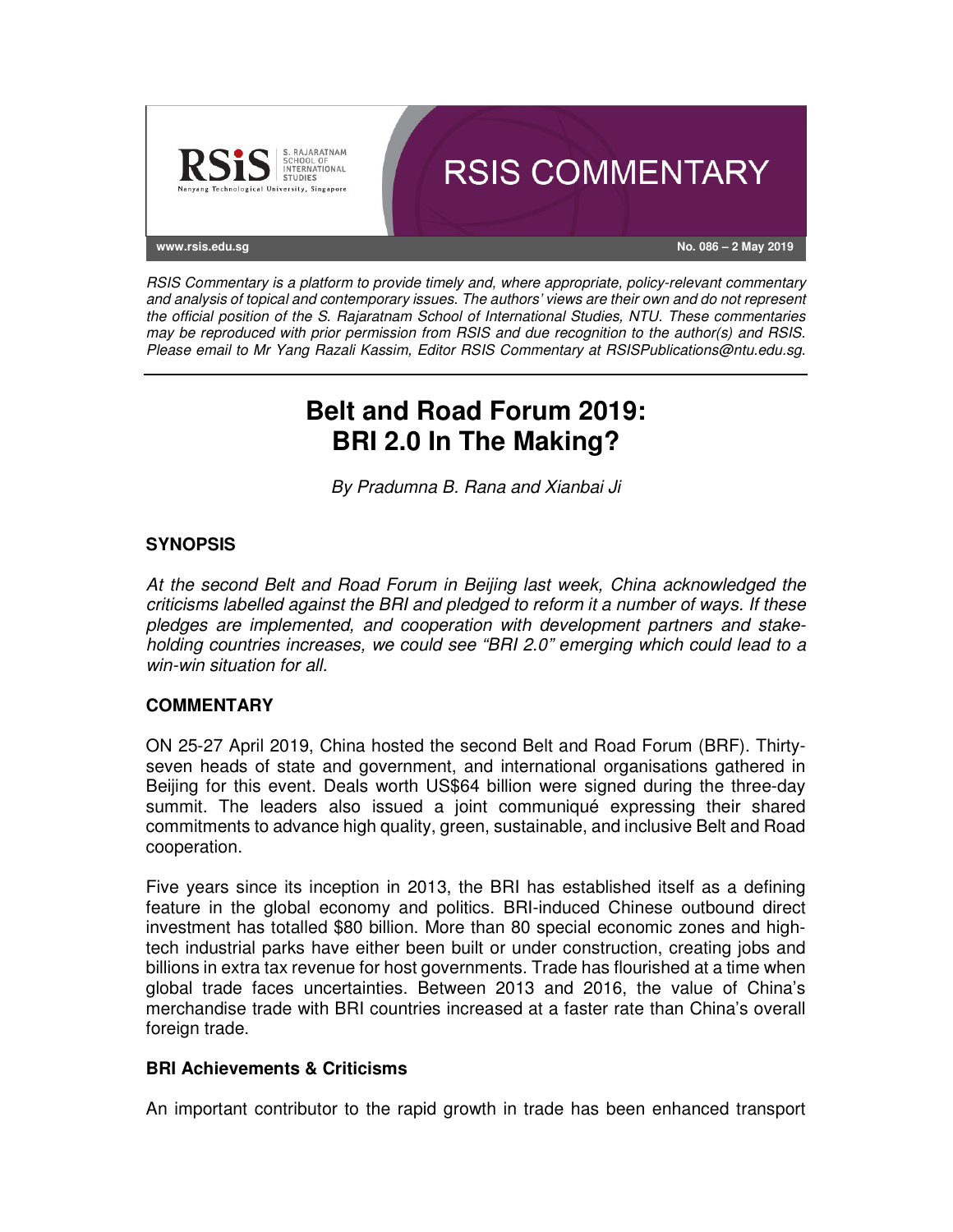connectivity. In the past, direct rail service between China and Europe was inconceivable, but thanks to the BRI, Duisburg, a relatively less well-known city in Germany has become the largest inland port in the world.

Last year 6,300 containerised freight trains from China used this route and that figure could rise to 10,000 within the next five years. The appeal of the rail connection is that it takes 45 days to ship goods by sea from Chongqing to Duisburg and only about 12 days by rail. As part of the BRI, China and BRI countries have launched more than 1,200 new international air routes and signed 18 transport facilitation agreements to improve the efficiency of commercial border crossing process. New trading routes are also being created.

However, the BRI has been criticised by a number of non-BRI countries. For example, the United States (US) sees the BRI as a cover for debt-trap diplomacy, through which China knowingly traps borrowing countries in unrepayable debts to gain political leverage.

Even in several enthusiastic participating countries, the BRI is at risk of losing its lustre due to a host of practical implementation problems. In the wake of the Hambantota Port handover, Sri Lanka seemed disillusioned and chose to stay away from the BRF this year.

Several countries like Pakistan, Malaysia, Myanmar, Maldives and Bangladesh recently sought to review, re-negotiate, cancel or scale-down previously agreed BRI commitments, citing concerns over cost-overrun, erosion of sovereignty and reports of corruption. Malaysia's East Coast Rail Link is now back on track after the Chinese reduced the price tag by about a third.

#### **BRI 2.0 in the Making?**

At the BRF, President Xi acknowledged the criticisms labelled against his signature policy and pledged to reform it in a number of ways.

First, China will "multilateralise" the BRI. Mr Xi declared strong support for multilateralism and vowed to work more closely with multilateral development banks in third markets. He also attached importance to BRI adopting multilateral rules and international best practices pertaining to project development, operation, procurement and tendering and bidding.

With the help of Singapore, China is establishing a panel of international mediators from the BRI countries to resolve disputes including cross-border disputes arising from projects under the BRI.

China has also listed 'Strengthening Development Policy Synergy' with similar initiatives such as the ASEAN Connectivity 2025 and the EU Strategy on Connecting Europe and Asia as the number one priority for jointly developing the BRI in the future.

Second, China will make the BRI more sustainable. In the area of finance, a BRI Debt Sustainability Framework, one similar to that of the International Monetary Fund and World Bank, was released to help in decision-making by partner countries. In the area